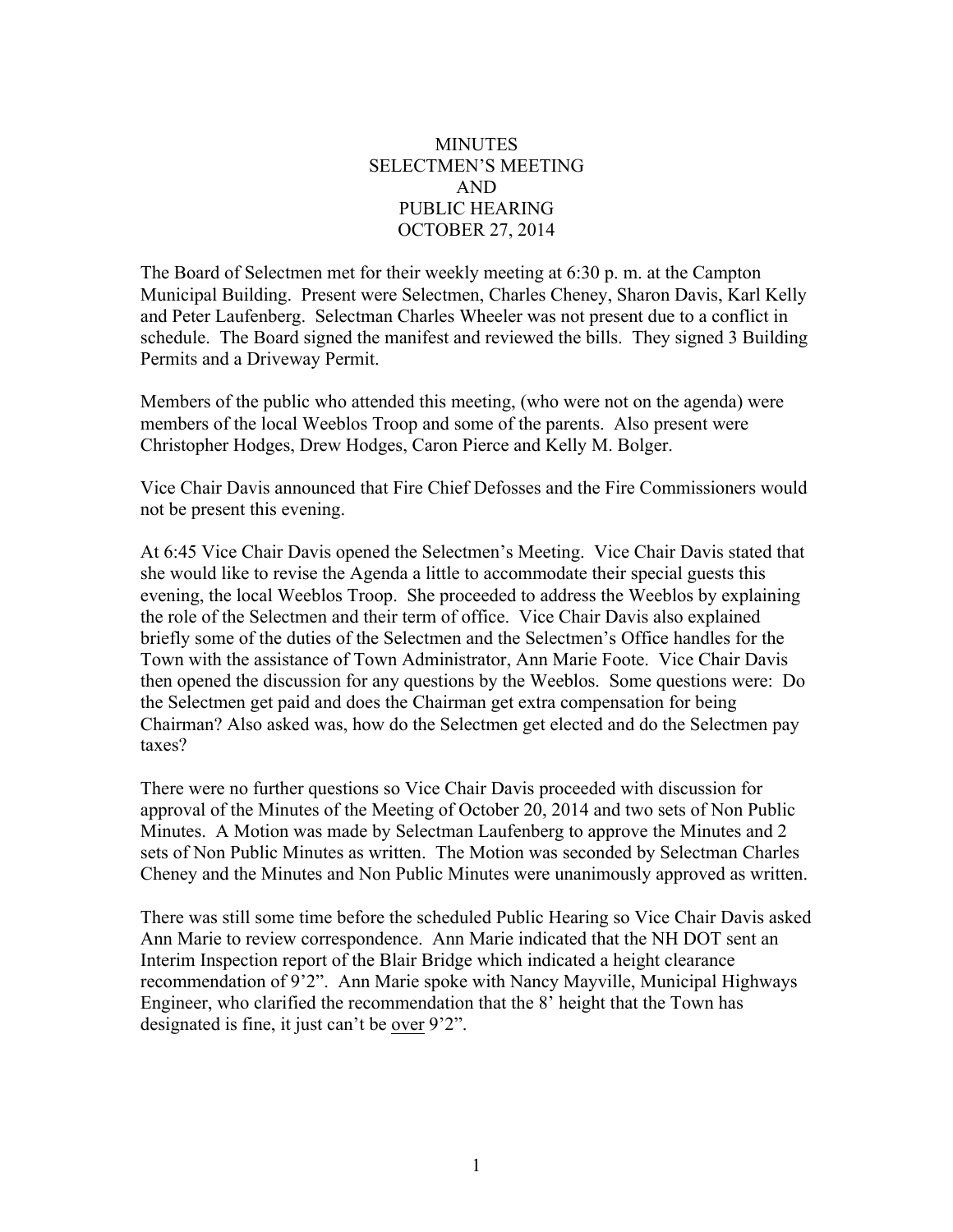Bridge House, homeless shelter sent a thank you letter for the contribution that the Town made to the facility for last year and they sent a contribution request for next year in the amount of \$2,000.00.

A notification was received from Transport Central regarding the issue of lack of public transportation in the 19-town area that they provide transportation to residents, (seniors age 60 plus, and individuals with disabilities) to get to medical providers and basic necessity trips. The 19 towns are: Alexandria, Ashland, Bridgewater, Bristol, Campton, Dorchester, Ellsworth, Groton, Hebron, Holderness, Lincoln, new Hampton, Plymouth, Rumney, Thornton, Warren, Waterville Valley, Wentworth and Woodstock. Transport Central is now seeking volunteers and a meeting is also scheduled which is open to the public on Saturday, November 8, from 9:30 a.m. to 11:00 a.m., at Whole Village Family Resource Center, 258 Highland Street, Plymouth to discuss the lack of public transportation issues.

The Pemi-Baker Solid Waste District Proposed 2015 Budget was received which Ann Marie reviewed with the Board. Their proposed 2015 Budget is \$38,050.00.

Ann Marie was happy to inform the Board that Mitchell Municipal Group, P.A. (Town Attorney's Office) has given "their blessing" on the Bond for the paving of Beebe River Road. After Attorney Walter Mitchell met with the Board on October 20, 2014 at the Selectmen's Meeting, he approached the bank explaining to them that the Warrant was posted 2 days earlier then required; however, although this is non-compliant to the technical requirements of the statute, it gave even greater notice to interested parties and with that in mind, he believed that a court would not uphold a non-compliance issue. Attorney Walter Mitchell provided an exception clause on their certificate of compliance to the bank and the bank accepted the exception. At this time, all the necessary documents pertaining to agreements and Promissory Notes have been executed and submitted to the bank on October 23, 2014 in order to proceed with the Bond and pave Beebe River Road.

Ann Marie indicated that FEMA has approved the Campton, NH Multi-Hazard Mitigation Plan, pending adoption of same. Ann Marie explained that a Public Hearing will need to be scheduled and noticed in order to have the Board of Selectmen approve and adopt the Plan and she explained the procedure. Paul Hatch offered to assist with the process.

There still was additional time left before the Public Hearing scheduled so Vice Chair Davis continued the meeting with Other Business – Selectmen's Input. Ann Marie wanted to remind everyone that the Blair Bridge will be closed on October 28, 2014 and October 29, 2014 and the notices have been published in the newspaper.

Vice Chair Davis informed the Board that Tim Scanlon, Town Moderator is now home after a hospital stay, and he will be able to moderate the upcoming election, with the Selectmen's assistance. Ann Marie stated that Tim would like to meet on Monday,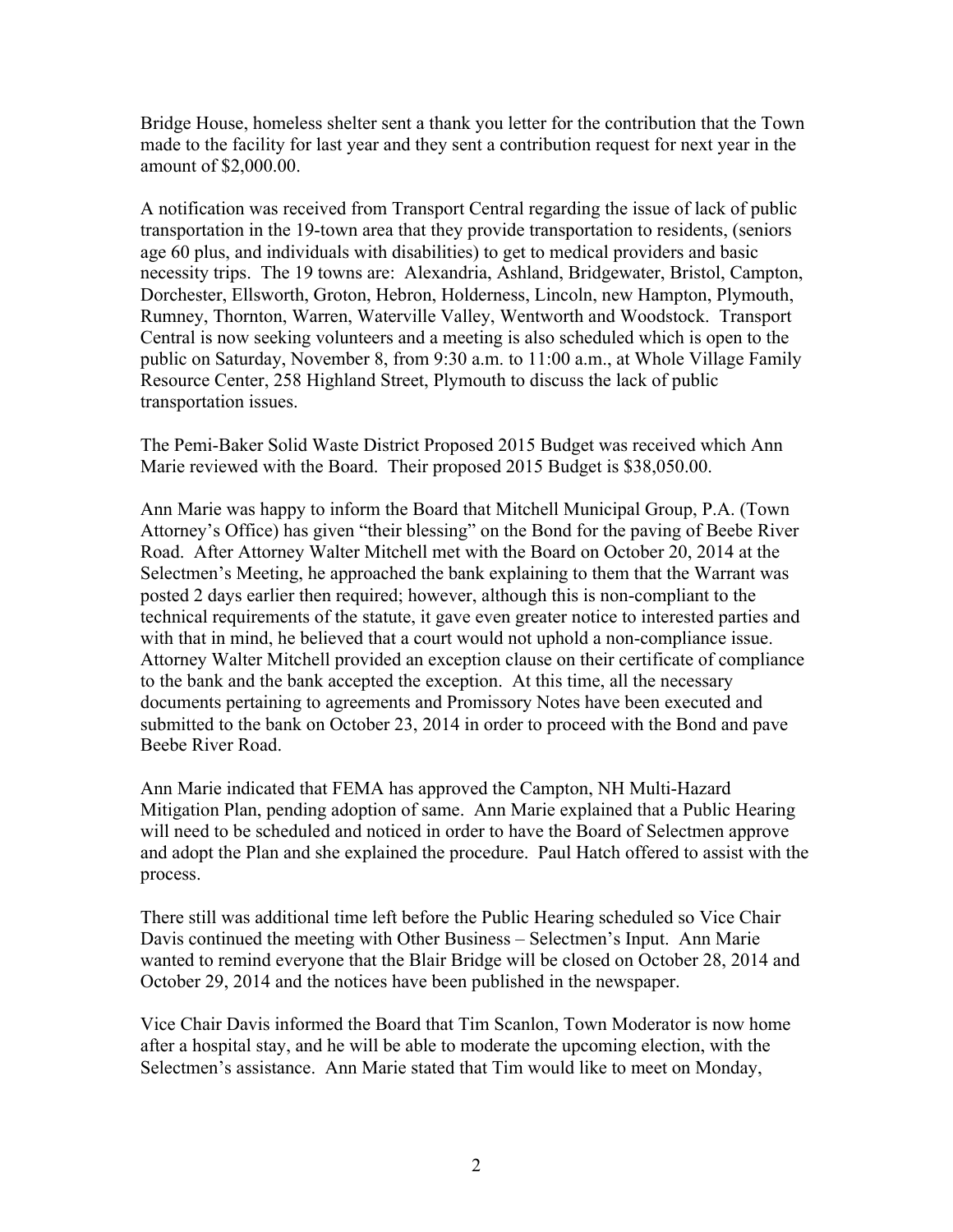November 3<sup>rd</sup>, at 2:30 p.m., at the Municipal Building, with Selectman Kelly, Selectman Davis, the Highway crew and the Selectmen's Office to review the set up for the election.

Vice Chair Davis then announced it was time to open the Public Hearing. At this point the Weeblos Troop dismissed themselves from the Meeting and they thanked the Board for having them this evening. Vice Chair Davis thanked them for coming and stated that she wished they could stay longer to learn about the Emergency Operation Center, but the troop leader explained that he felt the boys were getting "too antsy".

Vice Chair Davis temporarily adjourned the Selectmen's Meeting and at 7:00 p.m. At 7:00 p.m. Vice Chair Davis opened the Public Hearing to accept the grant from the State of New Hampshire Emergency Management in the amount of \$52,355.00 for the purchase and installation of audio and video equipment, furnishings and a base radio for the new Emergency Operations Center in the Community Room in the Municipal Building as well as three portable radios and charger for Emergency Management use. Vice Chair Davis called on Paul Hatch of NH Homeland Security and Emergency Management. Mr. Hatch explained the grant and that it was a 50/50 contribution; however, the Town already contributed their portion of the 50% contribution by the construction of the Community Center located in the Municipal Building which will be used as the Emergency Operations Center, in the event an emergency disaster occurs. Mr. Hatch was pleased to announce that once the specified equipment is installed, funded by the grant, the Community Room will be "state of the art" facility as the Emergency Operations Center for Emergency Management. It was also mentioned that the generator that services the Municipal Building and the Fire Department was funded with a grant in the same manner as this grant. At this point, Mr. Hatch inquired if the Board had any questions. They did not. Vice Chair Davis inquired if the public had any questions and there were no questions. Mr. Hatch suggested that Vice Chair Davis close the Public Hearing at this time and reopen the Selectmen's Meeting. Vice Chair Davis then closed the Public Hearing.

At 7:15 p.m. Vice Chair Davis reopened the Selectmen's Meeting and called on Paul Hatch who made a Motion for the Town of Campton to accept the grant from the State of New Hampshire Emergency Management in the amount of \$52,355.00. The Motion was seconded by Selectman Peter Laufenberg, and with a roll call vote: Selectman Cheney – aye, Selectman Davis – aye, Selectman Kelly – aye and Selectman Laufenberg – aye, the acceptance of the grant was unanimously approved. All necessary documentation was executed by the Board this evening. It will now be submitted to the State for signatures and then the Governor and Council.

Mr. Hatch thanked the Board and commented that Kelly Bolger is doing an outstanding job in his position as Emergency Management Director and he enjoys working with him. Vice Chair Davis thanked Mr. Hatch and Kelly for their time and hard work.

Vice Chair Davis then called on Ann Marie who requested a Non Public Session under RSA 91-A: 3, ll(c) regarding discussion of tax agreements. A Motion was made to go into Non Public Session by Selectman Laufenberg and seconded by Selectman Kelly and